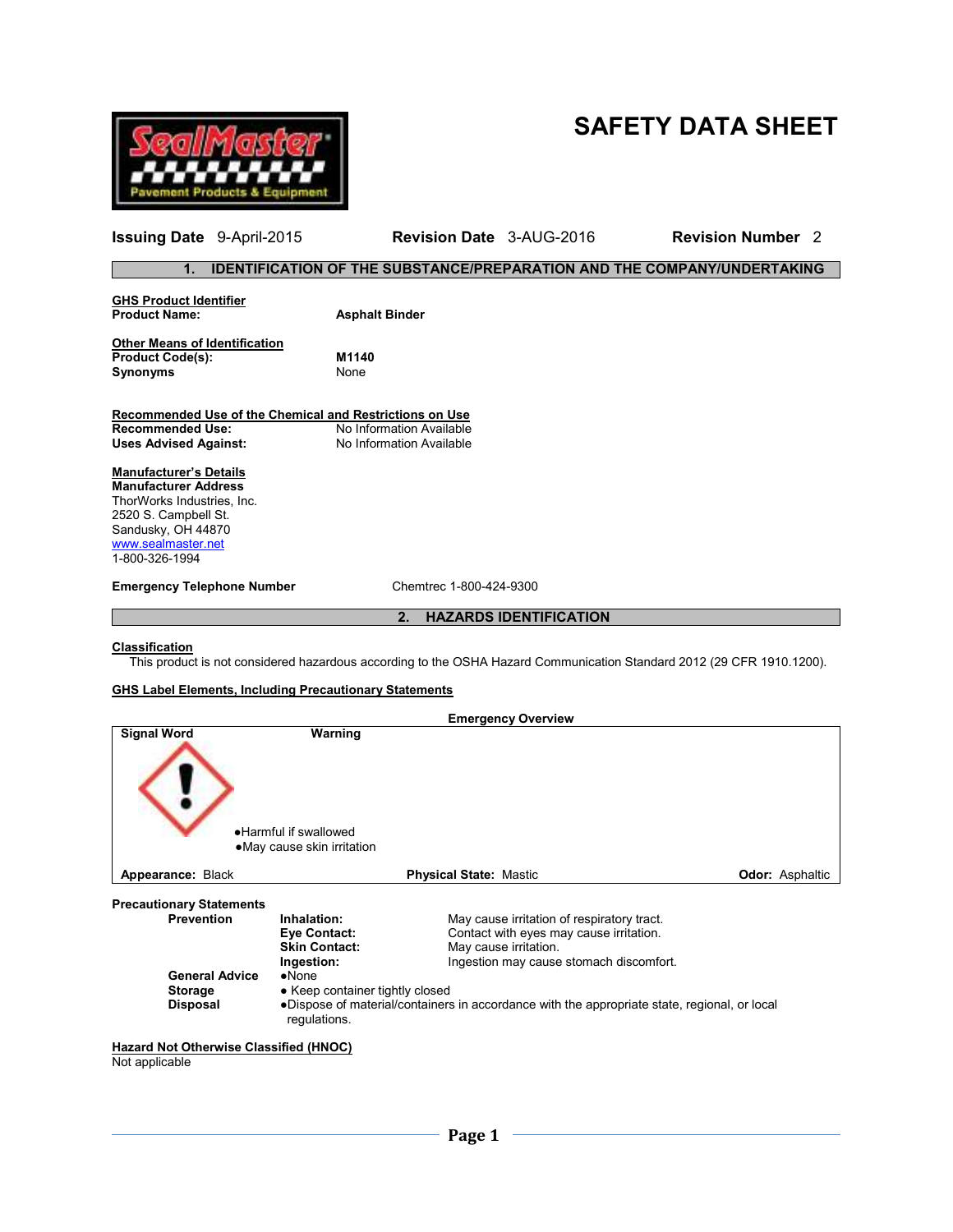# **3. COMPOSITION/INFORMATION ON INGREDIENTS**

| <b>Chemical Name</b>                                                                                                                                                                                      | <b>CAS Number</b>                                                                                                                                              | Weight %                                                                                                                                   | <b>Trade Secret</b>                                                                            |  |  |  |  |
|-----------------------------------------------------------------------------------------------------------------------------------------------------------------------------------------------------------|----------------------------------------------------------------------------------------------------------------------------------------------------------------|--------------------------------------------------------------------------------------------------------------------------------------------|------------------------------------------------------------------------------------------------|--|--|--|--|
| Asphalt                                                                                                                                                                                                   | 8052-42-4                                                                                                                                                      | $50 - 70$                                                                                                                                  |                                                                                                |  |  |  |  |
|                                                                                                                                                                                                           | *The exact percentage of composition has been withheld as a trade secret.                                                                                      |                                                                                                                                            |                                                                                                |  |  |  |  |
|                                                                                                                                                                                                           | 4.                                                                                                                                                             | <b>FIRST AID MEASURES</b>                                                                                                                  |                                                                                                |  |  |  |  |
| <b>Eye Contact</b>                                                                                                                                                                                        | <b>Description of Necessary First-Aid Measures</b><br>Rinse thoroughly with plenty of water, also under the eyelids. If symptoms persist, call a<br>physician. |                                                                                                                                            |                                                                                                |  |  |  |  |
| <b>Skin Contact</b>                                                                                                                                                                                       | reactions, see a physician.                                                                                                                                    |                                                                                                                                            | Wash off immediately with soap and plenty of water. In the case of skin irritation or allergic |  |  |  |  |
| Inhalation                                                                                                                                                                                                |                                                                                                                                                                | Move to fresh air. If symptoms persist, call a physician.                                                                                  |                                                                                                |  |  |  |  |
| Ingestion                                                                                                                                                                                                 |                                                                                                                                                                | Drink plenty of water. Do NOT induce vomiting. Never give anything by mouth to an<br>unconscious person. Consult a physician if necessary. |                                                                                                |  |  |  |  |
| <b>Most Important Symptoms/Effects, Acute and Delayed</b>                                                                                                                                                 |                                                                                                                                                                |                                                                                                                                            |                                                                                                |  |  |  |  |
| <b>Most Important Symptoms/Effects</b>                                                                                                                                                                    | No information available                                                                                                                                       |                                                                                                                                            |                                                                                                |  |  |  |  |
| Indication of Immediate Medical Attention and Special Treatment Needed, If Necessary                                                                                                                      |                                                                                                                                                                |                                                                                                                                            |                                                                                                |  |  |  |  |
| <b>Notes to Physician</b>                                                                                                                                                                                 | Treat Symptomatically. May cause sensitization by skin contact.                                                                                                |                                                                                                                                            |                                                                                                |  |  |  |  |
|                                                                                                                                                                                                           | 5.                                                                                                                                                             | <b>FIRE-FIGHTING MEASURES</b>                                                                                                              |                                                                                                |  |  |  |  |
| <u>Suitable Extinguishing Media</u><br>Carbon Dioxide (CO <sub>2</sub> ). Dry Chemical. Foam. Water Fog.                                                                                                  |                                                                                                                                                                | Unsuitable Extinguishing Media CAUTION: Use of water spray when fighting fire may be inefficient.                                          |                                                                                                |  |  |  |  |
| <b>Specific Hazards Arising from the Chemical</b><br>No information available                                                                                                                             |                                                                                                                                                                |                                                                                                                                            |                                                                                                |  |  |  |  |
| <b>Explosion Data</b><br><b>Sensitivity to Mechanical Impact</b><br><b>Sensitivity to Static Discharge</b>                                                                                                | None<br>None                                                                                                                                                   |                                                                                                                                            |                                                                                                |  |  |  |  |
| <b>Protective Equipment and Precautions for Firefighters</b><br>As in any fire, wear self-contained breathing apparatus pressure- demand MSHA/NIOSH (approved or equivalent) and full protective<br>gear. |                                                                                                                                                                |                                                                                                                                            |                                                                                                |  |  |  |  |
|                                                                                                                                                                                                           | 6.                                                                                                                                                             | <b>ACCIDENTAL RELEASE MEASURES</b>                                                                                                         |                                                                                                |  |  |  |  |
|                                                                                                                                                                                                           |                                                                                                                                                                |                                                                                                                                            |                                                                                                |  |  |  |  |
| <b>Personal Precautions, Protective Equipment, and Emergency Procedures</b>                                                                                                                               |                                                                                                                                                                |                                                                                                                                            |                                                                                                |  |  |  |  |
| <b>Personal Precautions:</b>                                                                                                                                                                              | protective equipment.                                                                                                                                          | Ensure adequate ventilation. Avoid contact with skin, eyes and clothing. Use personal                                                      |                                                                                                |  |  |  |  |
| <b>Environmental Precautions</b>                                                                                                                                                                          |                                                                                                                                                                |                                                                                                                                            |                                                                                                |  |  |  |  |
| <b>Environmental Precautions:</b>                                                                                                                                                                         |                                                                                                                                                                | See Section 12 for additional Ecological Information                                                                                       |                                                                                                |  |  |  |  |
| <b>Methods and Materials for Containment and Cleaning Up</b>                                                                                                                                              |                                                                                                                                                                |                                                                                                                                            |                                                                                                |  |  |  |  |
| <b>Methods for Containment:</b>                                                                                                                                                                           |                                                                                                                                                                | Prevent further leakage or spillage if safe to do so.                                                                                      |                                                                                                |  |  |  |  |
| <b>Methods for Cleaning Up:</b>                                                                                                                                                                           | Dam up. Soak up with inert absorbent material. Pick up and transfer to properly labeled<br>containers. Clean contaminated surface thoroughly.                  |                                                                                                                                            |                                                                                                |  |  |  |  |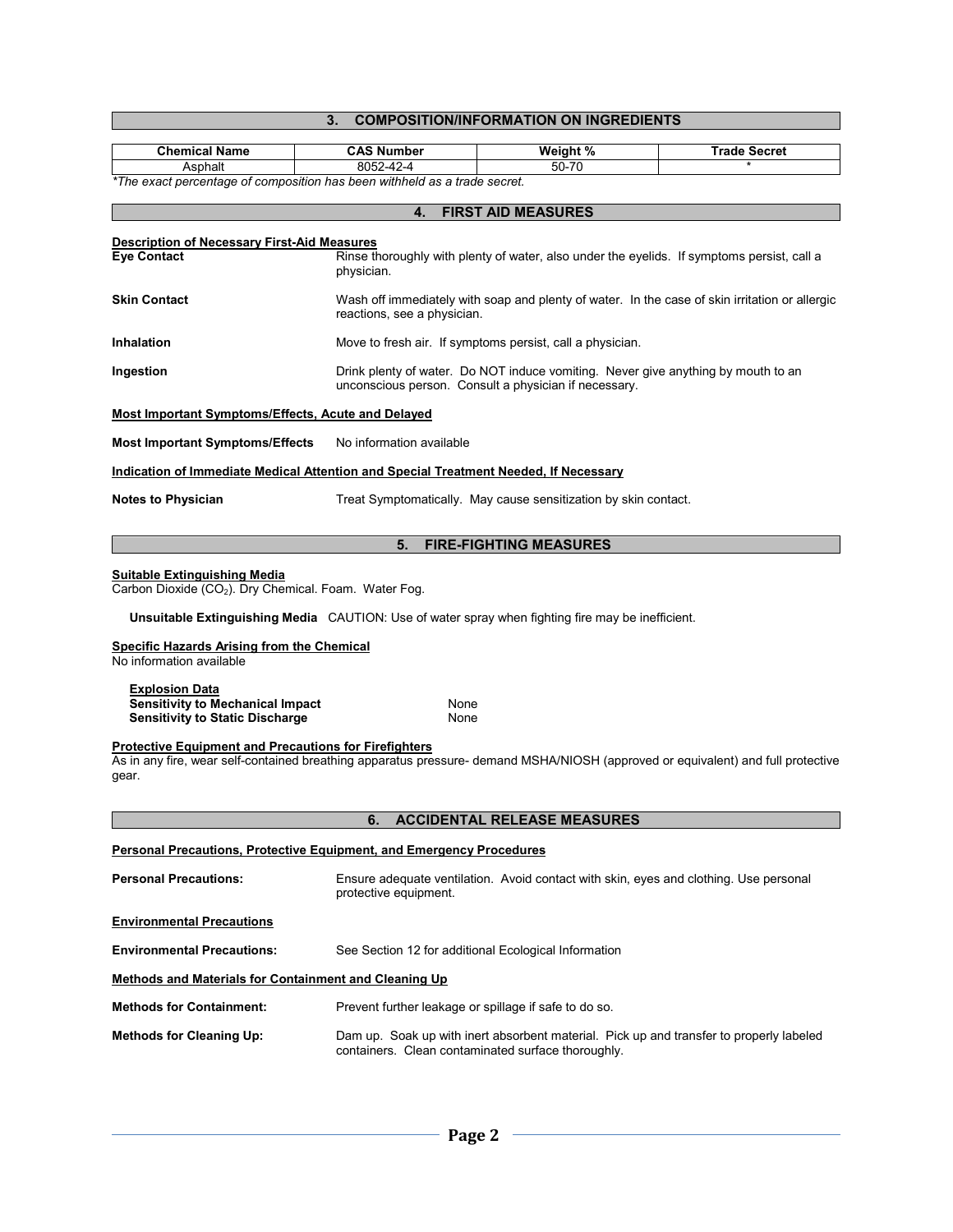# **7. HANDLING AND STORAGE**

# **Precautions for Safe Handling**

Handle in accordance with good industrial hygiene and safety practice. Avoid contact with skin, eyes, and clothing. Wear personal protective equipment. Avoid breathing vapors or mists. Do not eat, drink, or smoke when using this product. Wash thoroughly after handling.

| <b>Conditions for Safe Storage, Including Any Incompatibilities</b> |                                 |  |  |
|---------------------------------------------------------------------|---------------------------------|--|--|
| Storage:                                                            | Keep container tightly closed   |  |  |
| <b>Incompatible Products:</b>                                       | Strong oxidizing agents. Acids. |  |  |

#### **8. EXPOSURE CONTROLS / PERSONAL PROTECTION**

#### **Control Parameters Exposure Guidelines**

| <b>Chemical Name</b> | <b>ACGIH TLV</b>                                                                  | <b>OSHA PEL</b> | <b>NIOSH IDLH</b>                             |
|----------------------|-----------------------------------------------------------------------------------|-----------------|-----------------------------------------------|
| Asphalt<br>8052-42-4 | TWA: 0.5 mg/m <sup>3</sup> benzene<br>soluble aerosol fume,<br>inhalable fraction |                 | Ceiling: $5 \text{ mg/m}^3$ fume $15$<br>mın. |

#### **Appropriate Engineering Controls**

**Engineering Measures:** Showers

 Eyewash Stations Ventilation Systems

#### **Individual Protection Measures, such as Personal Protective Equipment**

| <b>Eye/Face Protection:</b>      | If splashes are likely to occur, wear: Safety glasses with side shields.                                                                                                       |
|----------------------------------|--------------------------------------------------------------------------------------------------------------------------------------------------------------------------------|
| <b>Skin and Body Protection:</b> | Impervious gloves.                                                                                                                                                             |
| <b>Respiratory Protection:</b>   | No protective equipment is needed under normal use conditions. If exposure limits are                                                                                          |
| <b>Hygiene Measures:</b>         | exceeded or irritation is experienced, NIOSH/MSHA approved respiratory protection should<br>be worn.<br>Handle in accordance with good industrial hygiene and safety practice. |

# **9. PHYSICAL AND CHEMICAL PROPERTIES**

### **Information on Basic Physical and Chemical Properties**

| <b>Physical State:</b>             | Liquid                                                   |                    | Appearance: |                        | <b>Black</b>             |
|------------------------------------|----------------------------------------------------------|--------------------|-------------|------------------------|--------------------------|
| Odor:                              | Asphaltic                                                |                    |             | <b>Odor Threshold:</b> | No Information Available |
| <b>Property</b>                    |                                                          | Values             |             |                        | <b>Remarks/Method</b>    |
| рH                                 |                                                          | No data available  |             | None known             |                          |
| <b>Melting Point/Range</b>         |                                                          | No data available  |             | None known             |                          |
| <b>Boiling Point/Boiling Range</b> |                                                          | $100^\circ$ C      |             | None known             |                          |
| <b>Flash Point</b>                 |                                                          | No data available  |             | None known             |                          |
| <b>Evaporation Rate</b>            |                                                          | 1.8                |             | None known             |                          |
| Flammability (solid, gas)          |                                                          | No data available  |             | None known             |                          |
| <b>Flammability Limits in Air</b>  |                                                          |                    |             |                        |                          |
| <b>Upper flammability limit</b>    |                                                          | No data available  |             |                        |                          |
| Lower flammability limit           |                                                          | No data available  |             |                        |                          |
| <b>Vapor Pressure</b>              |                                                          | No data available  |             | None known             |                          |
| <b>Vapor Density</b>               |                                                          | <1                 |             | None known             |                          |
| <b>Specific Density</b>            |                                                          | 1.03 @ 77 F        |             | None known             |                          |
| <b>Water Solubility</b>            |                                                          | Easily dispersible |             | None known             |                          |
| Solubility in other solvents       |                                                          | No data available  |             | None known             |                          |
|                                    | Partition coefficient: n-octanol/water No data available |                    |             | None known             |                          |
| <b>Autoignition Temperature</b>    |                                                          | No data available  |             | None known             |                          |
| <b>Decomposition Temperature</b>   |                                                          | No data available  |             | None known             |                          |
| <b>Viscosity</b>                   |                                                          | No data available  |             | None known             |                          |
| <b>Flammable Properties</b>        |                                                          | Not Flammable      |             |                        |                          |
| <b>Explosive Properties</b>        |                                                          | No data available  |             |                        |                          |
| <b>Oxidizing Properties</b>        |                                                          | No data available  |             |                        |                          |
| <b>Other Information</b>           |                                                          |                    |             |                        |                          |
| <b>VOC Content</b>                 |                                                          | No data available  |             |                        |                          |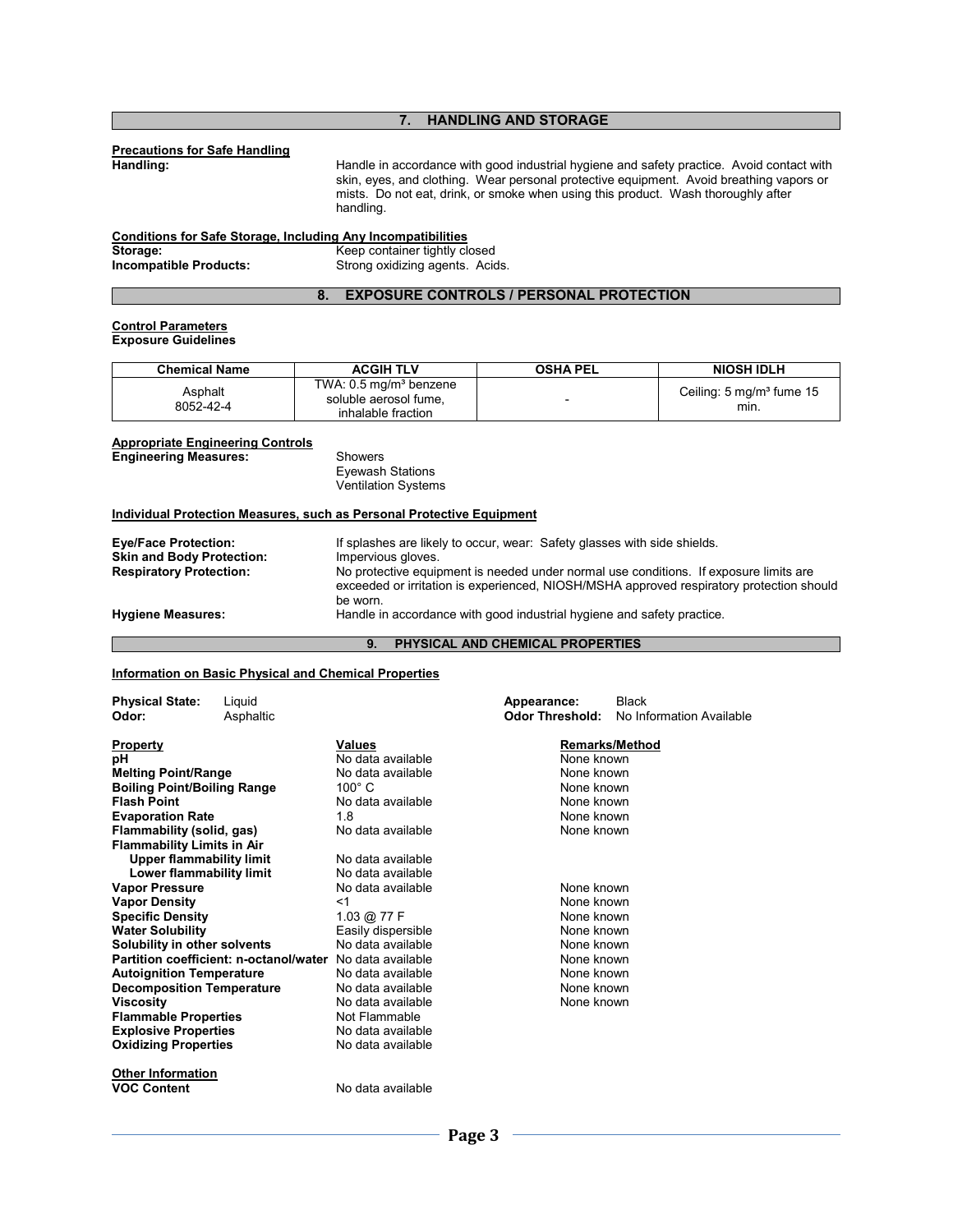# **10. STABILITY AND REACTIVITY**

| <b>Reactivity:</b>                                                       | No data available                                                                                                             |
|--------------------------------------------------------------------------|-------------------------------------------------------------------------------------------------------------------------------|
| <b>Chemical Stability:</b>                                               | Stable under recommended storage conditions.                                                                                  |
| <b>Possibility of Hazardous Reactions:</b> None under normal processing. |                                                                                                                               |
| <b>Hazardous Polymerization:</b>                                         | Hazardous polymerization does not occur.                                                                                      |
| <b>Conditions to Avoid:</b>                                              | None known                                                                                                                    |
| Incompatible Materials:                                                  | Strong oxidizing agents. Acids.                                                                                               |
|                                                                          | Hazardous Decomposition Products: Carbon Monoxide (CO), Carbon Dioxide (CO <sup>2</sup> ), Hydrogen Sulfide, Nitrogen Dioxide |

#### **11. TOXICOLOGICAL INFORMATION**

#### **Information on Likely Routes of Exposure**

| Product Information  |                                            |
|----------------------|--------------------------------------------|
| Inhalation:          | May cause irritation of respiratory tract. |
| Eye Contact:         | Contact with eyes may cause irritation.    |
| <b>Skin Contact:</b> | May cause irritation.                      |
| Ingestion:           | Ingestion may cause stomach discomfort.    |
|                      |                                            |

| Chemical<br>Name | <b>DEO</b><br>$\sim$<br>Uidi                    | ----<br>.)erma'<br>∟ייט.<br>чы.                                 | -D50<br>متملماه<br>ididliui |
|------------------|-------------------------------------------------|-----------------------------------------------------------------|-----------------------------|
| Asphalt          | <b>-000</b><br>(Rat)<br>. $1/\mathsf{k}$ r<br>ж | 2000<br>$\cdots$<br>√Rahhi,<br>ma <sub>i</sub><br>$\frac{1}{2}$ |                             |

#### **Symptoms Related to the Physical, Chemical, and Toxicological Characteristics Symptoms:** No information available.

# **Delayed and Immediate Effects and also Chronic Effects from Short and Long Term Exposure**

| Sensitization:     | No information available.                                                                                                                                                                                                                                                                                           |
|--------------------|---------------------------------------------------------------------------------------------------------------------------------------------------------------------------------------------------------------------------------------------------------------------------------------------------------------------|
| Mutagenic Effects: | No information available.                                                                                                                                                                                                                                                                                           |
| Carcinogenicity:   | The table below indicates whether each agency has listed any ingredient as a carcinogen.                                                                                                                                                                                                                            |
|                    | The IARC, NTP, and OSHA do not list asphalt as a carcinogen. In general, the oxidation of<br>polycyclic aromatic hydrocarbons destroys their carcinogenic potential. Petroleum asphalt,<br>shale oil asphalts, and coal tars show distinct variation in their relative carcinogenicity for<br>experimental animals. |

| <b>Chemical Name</b> | <b>\CGIH</b> | <b>IARC</b> | ™ть.<br>ווא               | י ⊔י∩<br>Aתט |
|----------------------|--------------|-------------|---------------------------|--------------|
| <b>\sphalt</b><br>__ | nυ           | 2B<br>Group | Reasonablv<br>Anticipated |              |

#### **ACGIH: (American Conference of Governmental Industrial Hygienists)**

A3 – Animal Carcinogen

**IRAC: (International Agency for Research on Cancer)**

Group 2B – Possibly Carcinogenic to Humans

**NTP: (National Toxicity Program)** 

Reasonably Anticipated – Reasonably Anticipated to be a Human Carcinogen

# **OSHA: (Occupational Safety & Health Administration)**

X – Present

| <b>Reproductive Toxicity:</b>    | No information available. |
|----------------------------------|---------------------------|
| <b>STOT - Single Exposure:</b>   | No information available. |
| <b>STOT - Repeated Exposure:</b> | No information available. |
| <b>Aspiration Hazard:</b>        | No information available. |

#### **12. ECOLOGICAL INFORMATION**

#### **Ecotoxicity**

The environmental impact of this product has not been fully investigated.

#### **Persistence and Degradability:** No information available. **Bioaccumulation**

| <b>Chemical Name</b>        |                              | Pow<br>$-00$ |  |
|-----------------------------|------------------------------|--------------|--|
| Asphalt                     |                              | 6.006        |  |
| * Adverse Effects:<br>Other | available.<br>No information |              |  |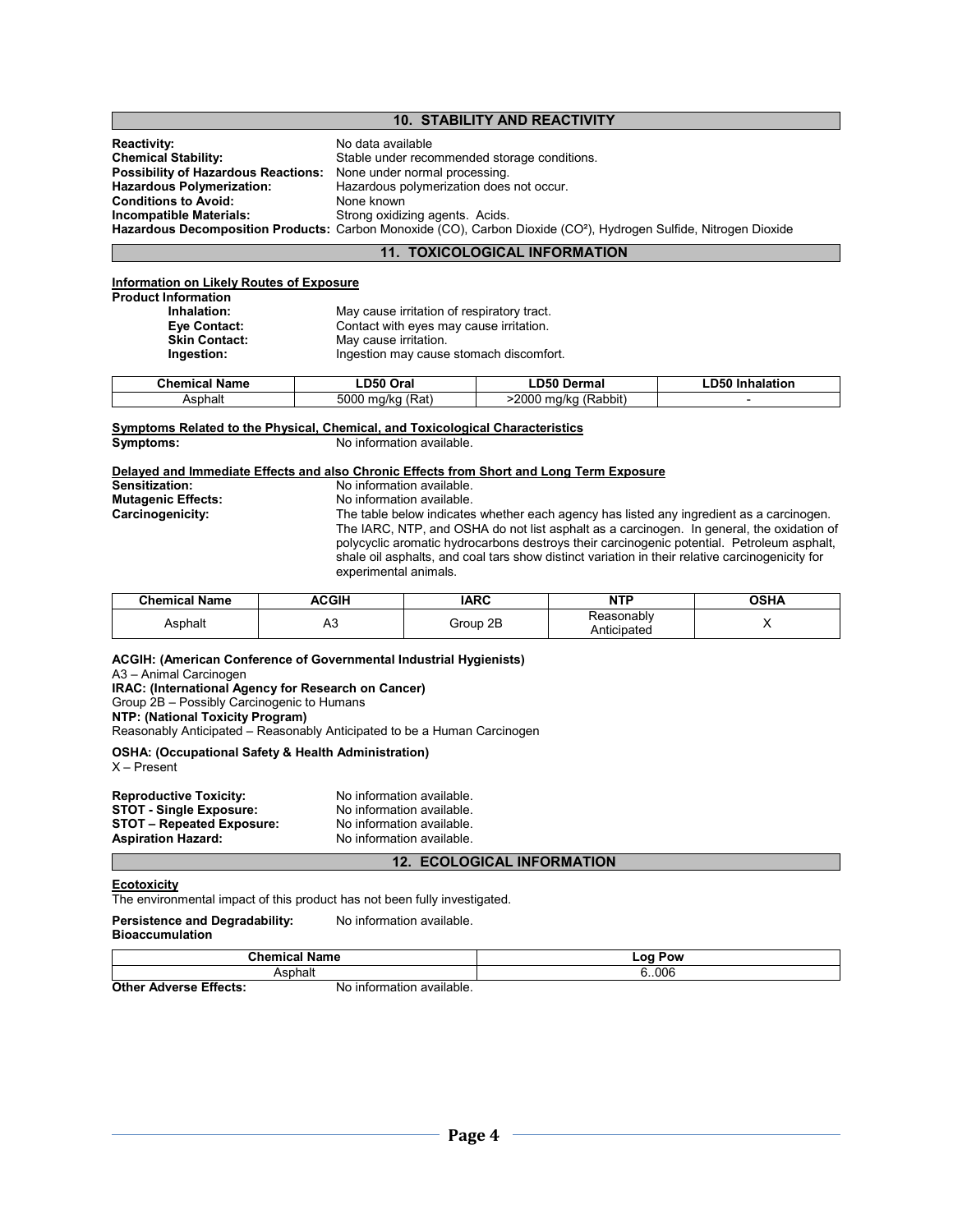| <b>13. DISPOSAL CONSIDERATIONS</b> |                                                                                                                                                                                                                                                                                                                                                                                                                                                                                                                                |  |  |  |  |
|------------------------------------|--------------------------------------------------------------------------------------------------------------------------------------------------------------------------------------------------------------------------------------------------------------------------------------------------------------------------------------------------------------------------------------------------------------------------------------------------------------------------------------------------------------------------------|--|--|--|--|
| Waste Disposal Methods:            | This material, as supplied, is not a hazardous waste according to Federal regulations (40<br>CFR 261). This material could become a hazardous waste if it is mixed with or otherwise<br>comes in contact with a hazardous waste, if chemical additions are made to this material,<br>or if the material is processed or otherwise altered. Consult 40 CFR 261 to determine<br>whether the altered material is a hazardous waste. Consult the appropriate state, regional,<br>or local regulations for additional requirements. |  |  |  |  |
| Contaminated Packaging:            | Do not re-use empty containers.                                                                                                                                                                                                                                                                                                                                                                                                                                                                                                |  |  |  |  |
|                                    | <b>14. TRANSPORTATION INFORMATION</b>                                                                                                                                                                                                                                                                                                                                                                                                                                                                                          |  |  |  |  |
| <b>DOT:</b>                        | Not regulated                                                                                                                                                                                                                                                                                                                                                                                                                                                                                                                  |  |  |  |  |
| ICAO/IATA                          | Not regulated as a hazardous material or dangerous goods for transportation.                                                                                                                                                                                                                                                                                                                                                                                                                                                   |  |  |  |  |

#### **15. REGULATORY INFORMATION**

### **International Inventories**

**TSCA –** Complies **DSL/NDSL –** Complies

#### **Legend**

**TSCA –** United States Toxic Substances Control Act Section 8(b) Inventory **DSL/NDSL –** Canadian Domestic Substances List/Non-Domestic Substances List

# **U.S. Federal Regulations**

Section 313 of Title III of the Superfund Amendments and Reauthorization Act of 1986 (SARA). This product contains a chemical or chemicals which are subject to the reporting requirements of the Act and Title 40 of the Code of Federal Regulations, Part 372:

| <b>Chemical Name</b> | <b>CAS Number</b> | Weight % | SARA 313 - Threshold<br>Values % |
|----------------------|-------------------|----------|----------------------------------|
| Asphalt              | 8052-42-4         | 20-40    | ັບ. .                            |

# **SARA 311/312 Hazard Categories**

| <b>Acute Health Hazard</b>               | No. |
|------------------------------------------|-----|
| <b>Chronic Health Hazard</b>             | No. |
| <b>Fire Hazard</b>                       | No. |
| <b>Sudden Release of Pressure Hazard</b> | No. |
| <b>Reactive Hazard</b>                   | No. |

#### **Clean Water Act**

This product does not contain any substances regulated as pollutants pursuant to the Clean Water Act (40 CFR 122.21 and 40 CFR 122.42).

# **CERCLA**

This material, as supplied, does not contain any substances regulated as hazardous substances under the Comprehensive Environmental Response Compensation and Liability Act (CERCLA) (40 CFR 302) or the Superfund Amendments and Reauthorization Act (SARA) (40 CFR 355). There may be specific requirements at the local, regional, or state level pertaining to releases of this material.

**U.S. State Regulations** 

This product does not contain any Proposition 65 chemicals.

# **U.S. State Right-To-Know Regulations**

"X" designates that the ingredients are listed on the state right to know list.

| Chemical Name | <b>New</b><br>. Jersev | <b>Massachusetts</b> | Pennsvlvania | <b>Illinois</b> | <b>Rhode</b><br>Island |
|---------------|------------------------|----------------------|--------------|-----------------|------------------------|
| Asphalt       |                        |                      |              |                 |                        |

### **U.S. EPA Label Information**

**EPA Pesticide Registration Number:** Not applicable